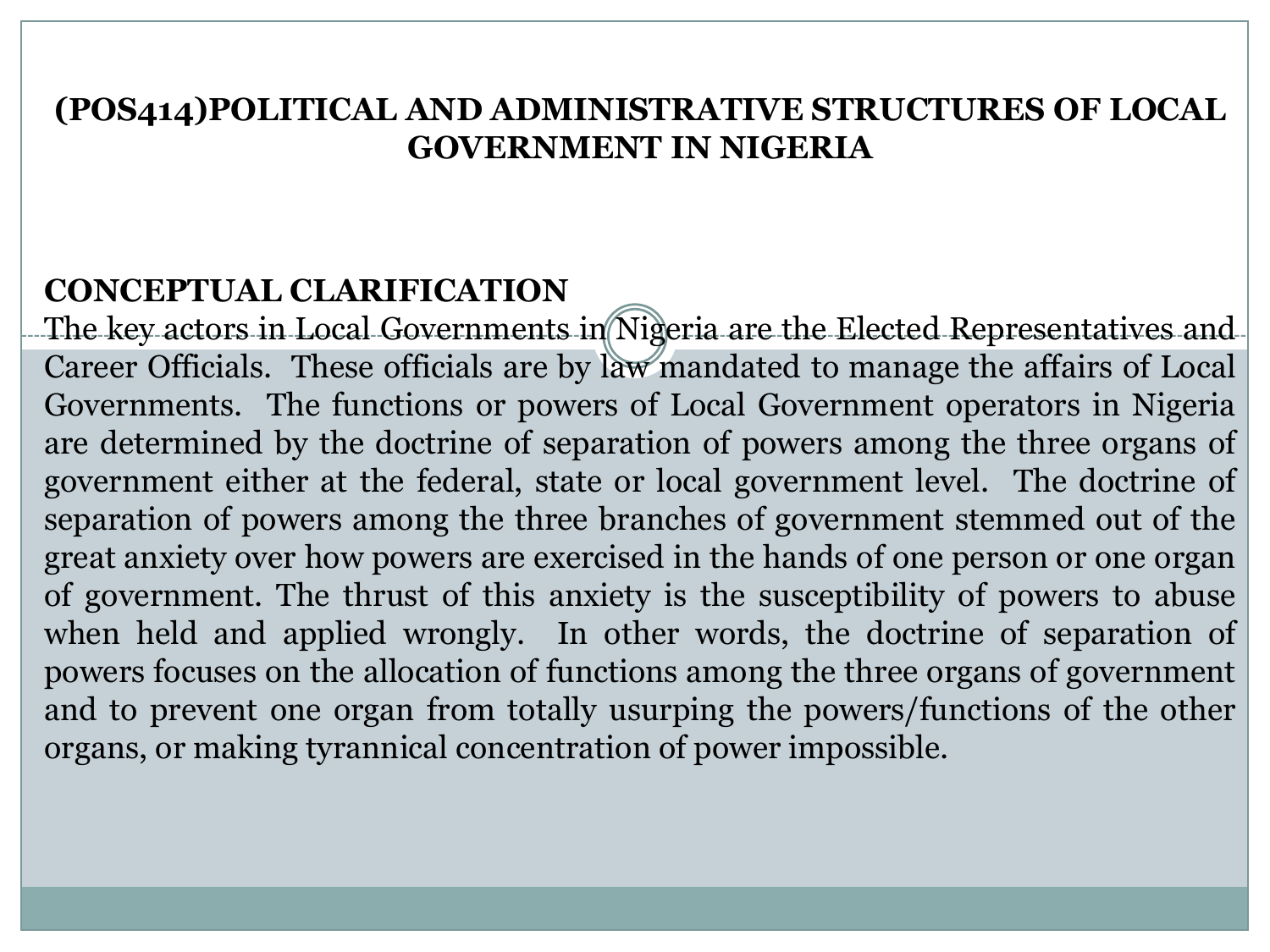### **WHAT IS LOCAL GOVERNMENT?**

Local Government is government through representative council.

**CHARACTERISTICS OF LOCAL GOVERNMENT** 

- A legal entity
- A political unit with defined territory
- Enjoys certain powers over its administration
- Its council could be elected or selected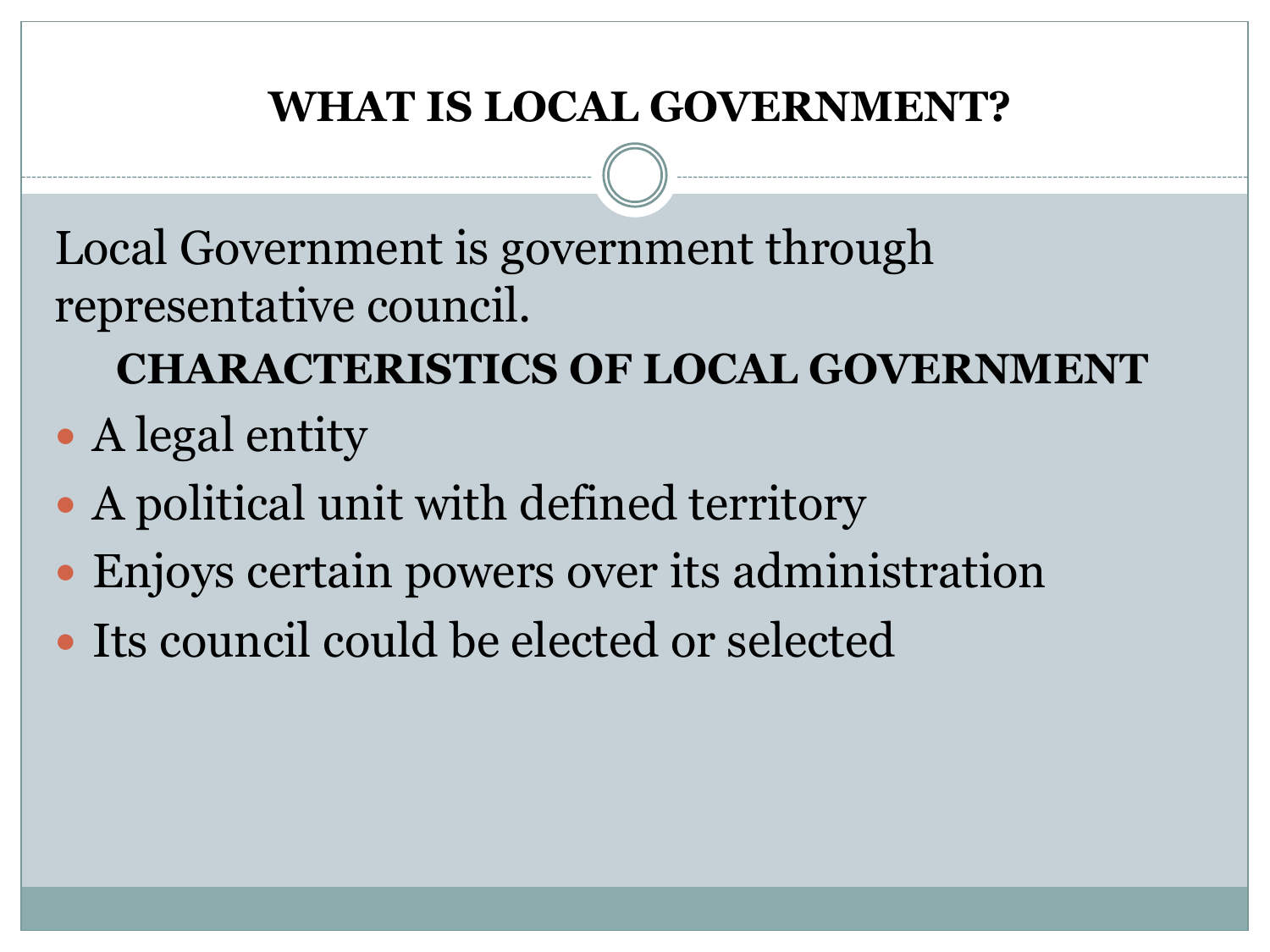### **THE ROLE OF LOCAL GOVERNMENTS**

Local governments perform two key roles local government viz;

- Political and
- Socio-economic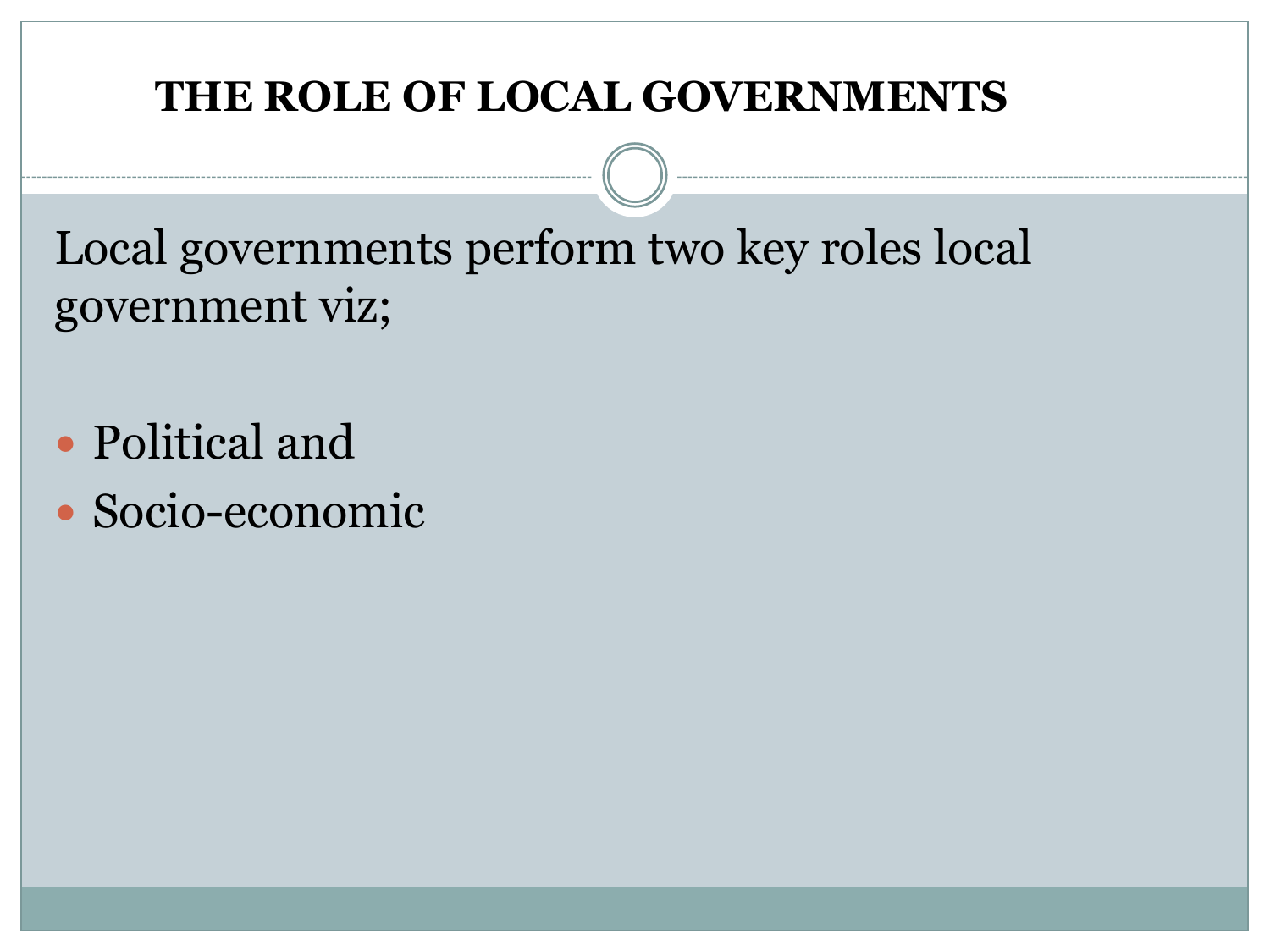### **POLITICAL ROLE OF LOCAL GOVERNMENTS**

- Promotion of local democracy
- Political education'
- Training ground for politicians:
	- $\cdot$  representatives
	- vpolitical accountability
- Law and order
	- $\cdot$  traditional rulers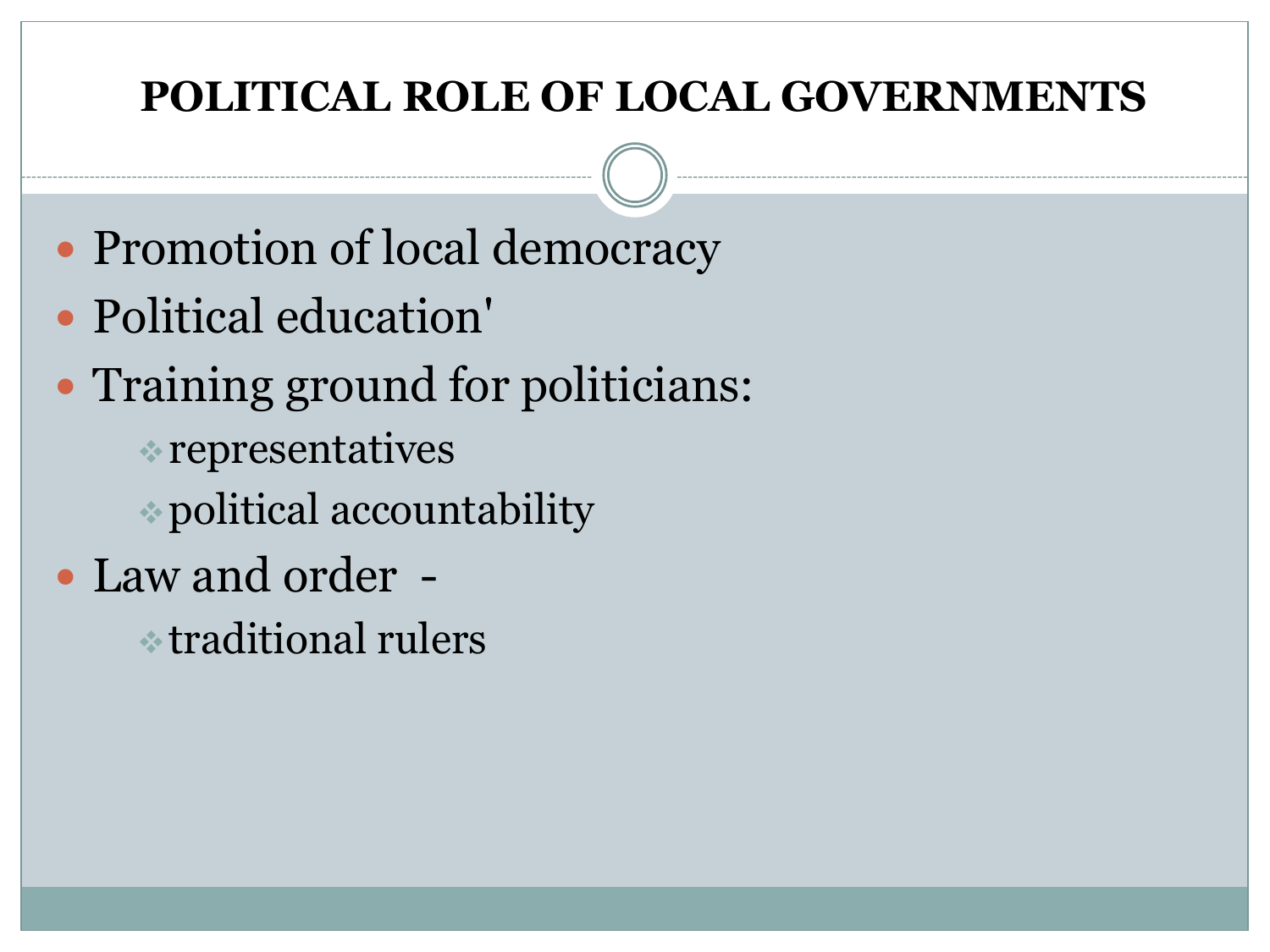## **SOCIO-ECONOMIC ROLE OF LOCAL GOVERNMENTS**

- Translation of political role to physical development (SDGs)
- Health care delivery
- Basic education
- Agriculture
- Revenue generation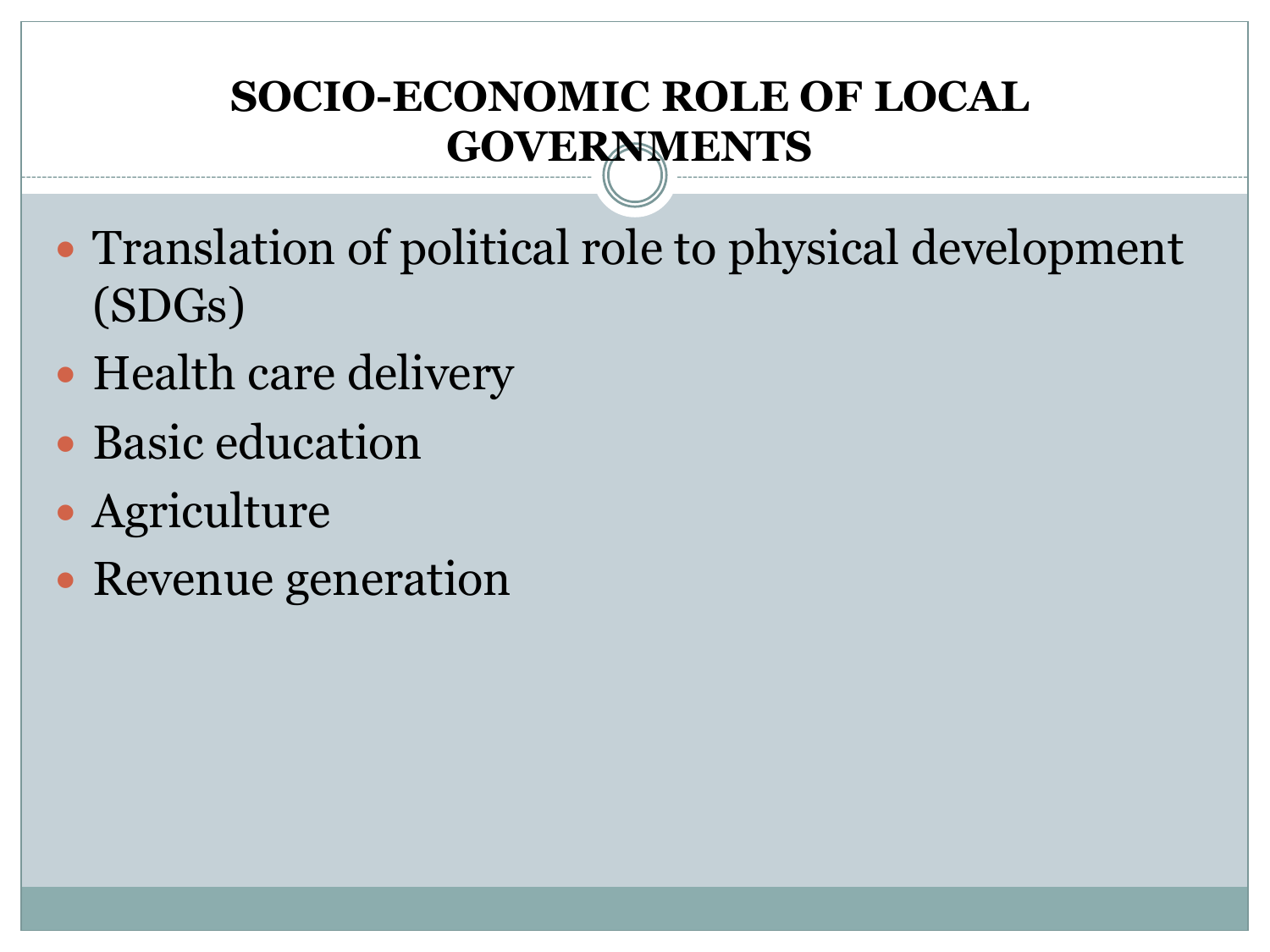**FUNCTIONS OF LOCAL GOVERNMENTS**  Broadly speaking, there are 2 functions;

mandatory and concurrent functions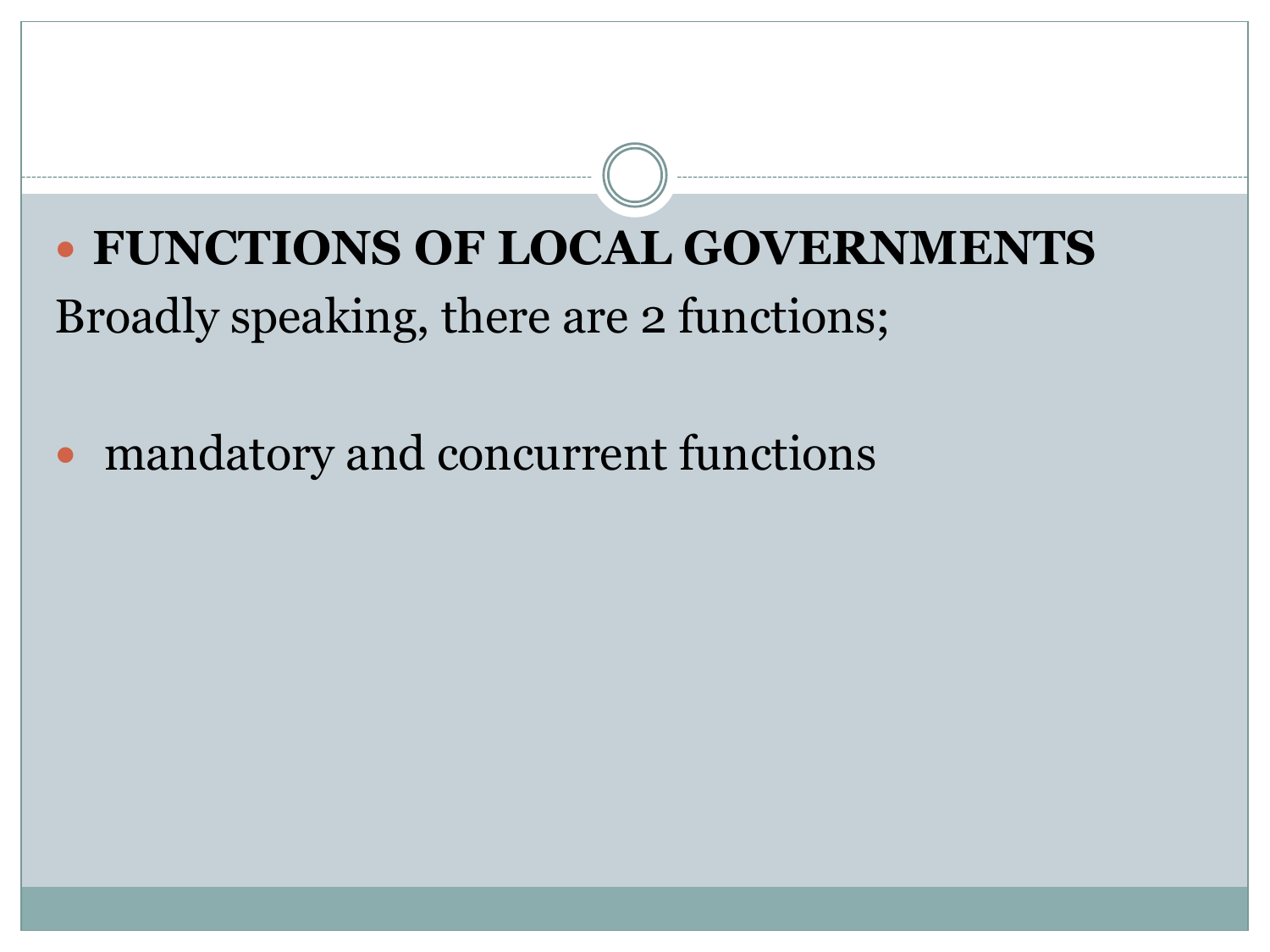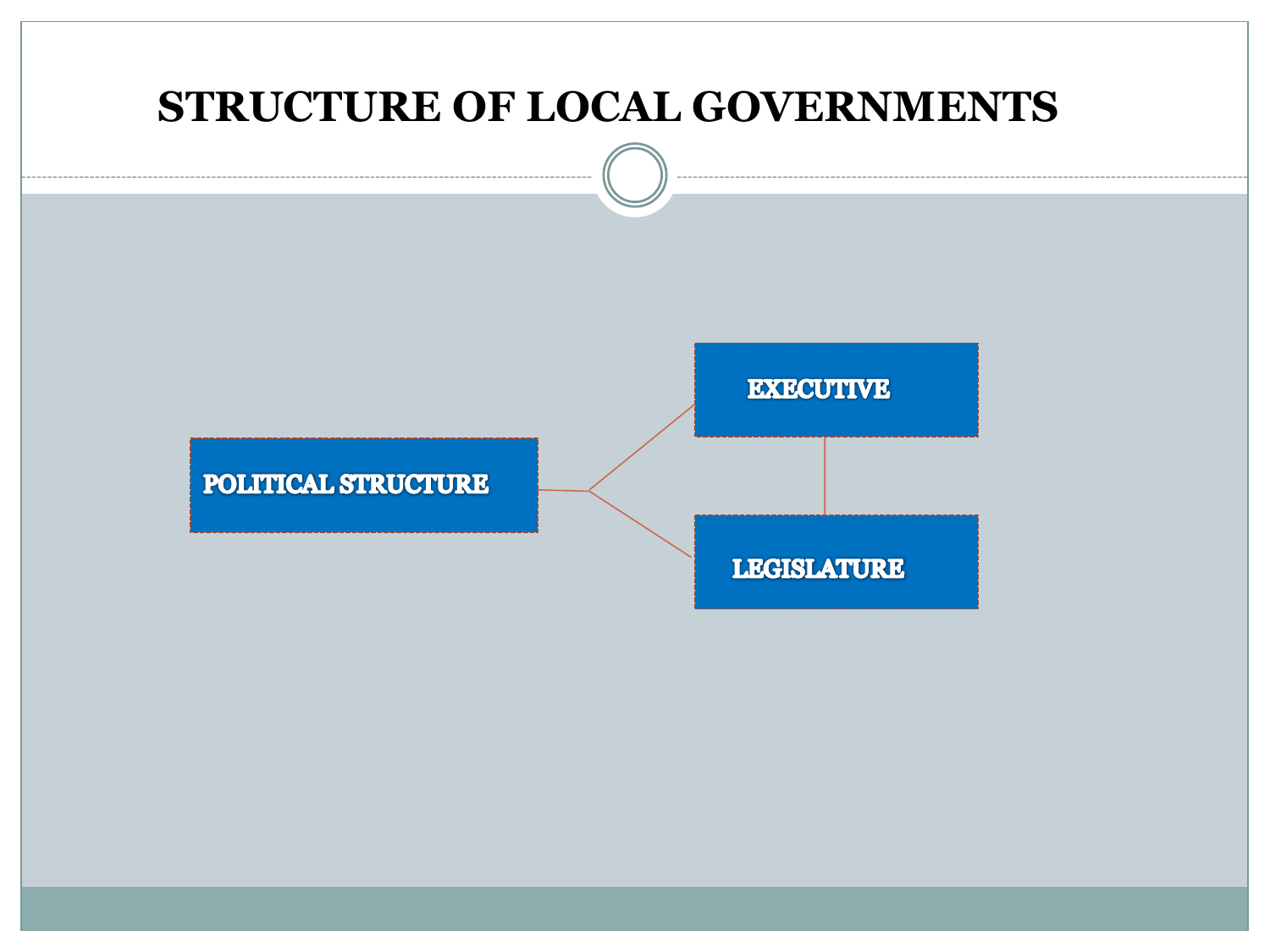### **POLITICAL STRUCTURE OF THE PARLIAMENTARY SYSTEM**

**LEGISLATURE** 

**EXECUTIVE** 

**ADMINISTRATION** 

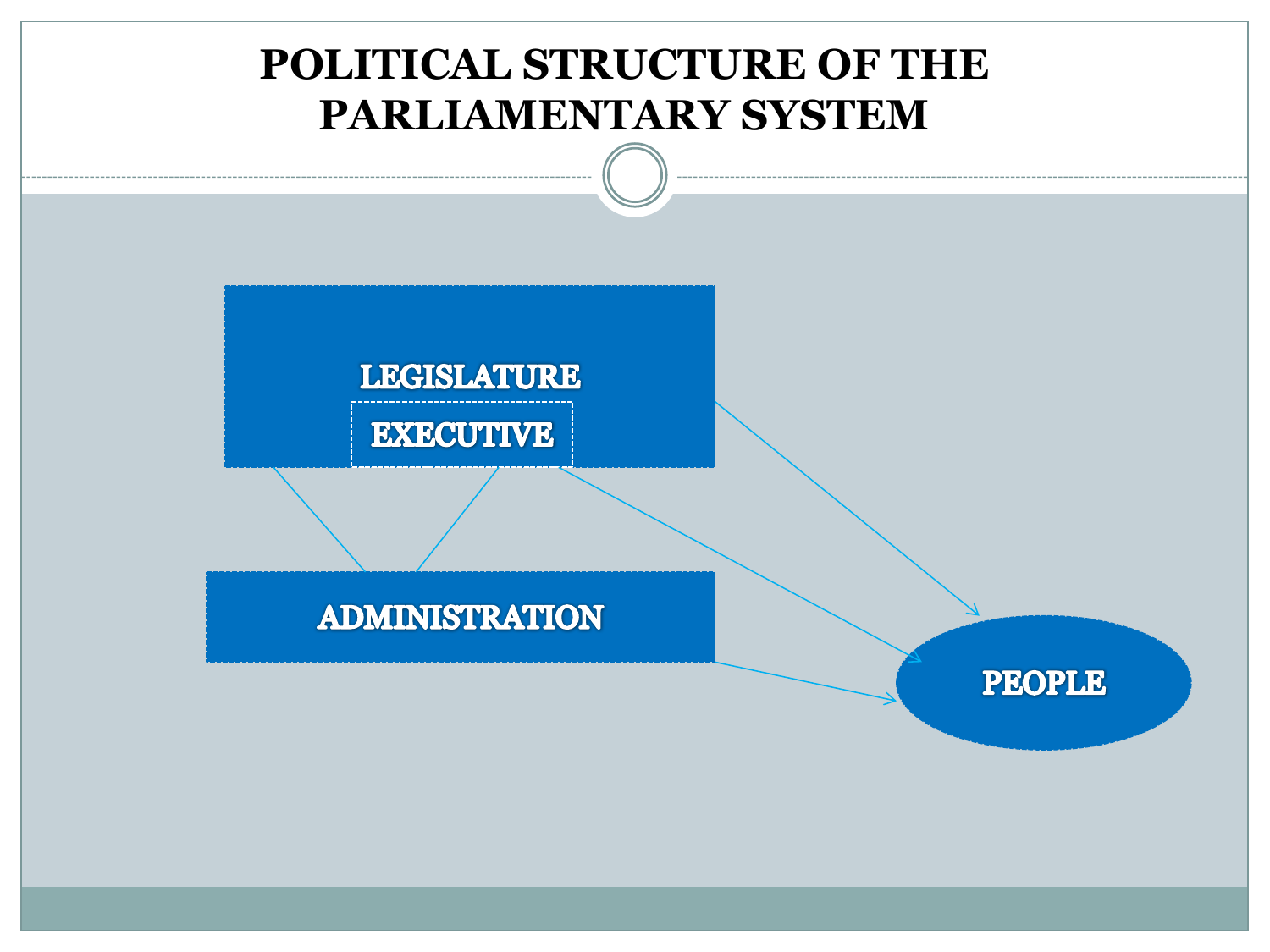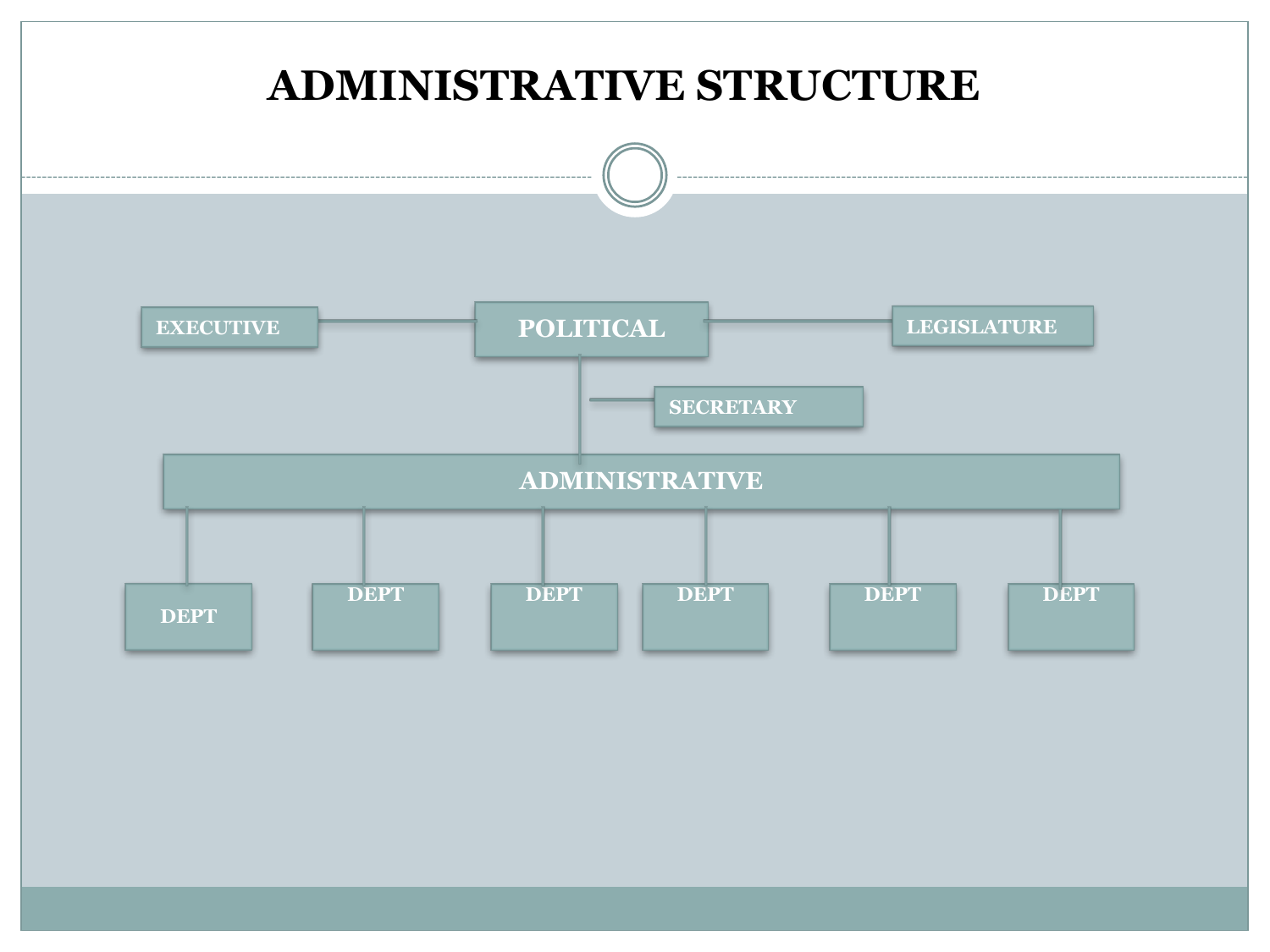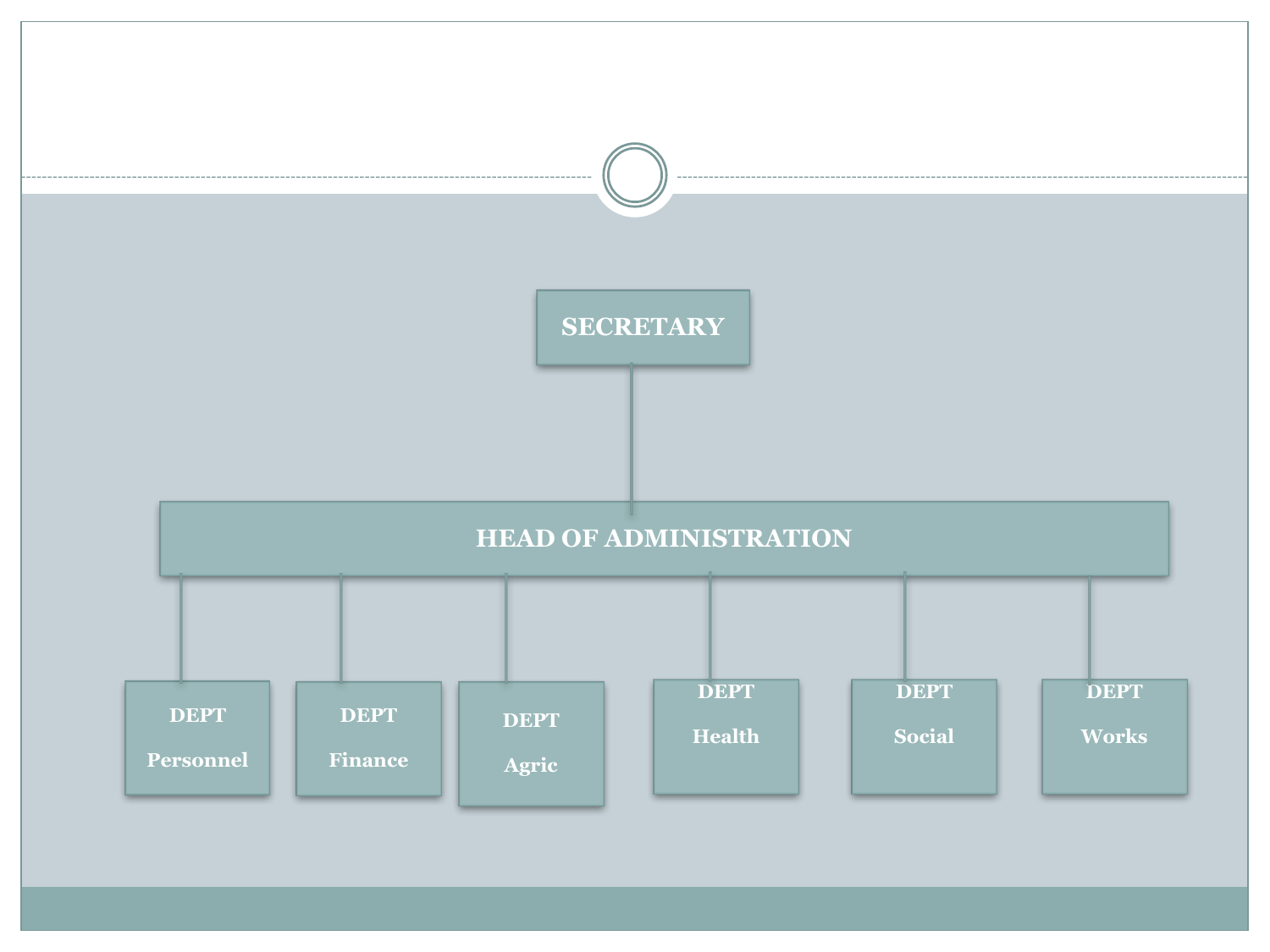## **COMMITTEE SYSTEM**

- Statutory committee is mandatory for local governments
- Finance and general purposes committee; O Cabinet or executive council O Financial policy
- Education committee (primary and adult education)
- Junior staff management committee O Matters of Grade levels 1- 6
- Peace and security committee
- Community interests
- Religious leaders
- Business community
- Police Divisional Police Officer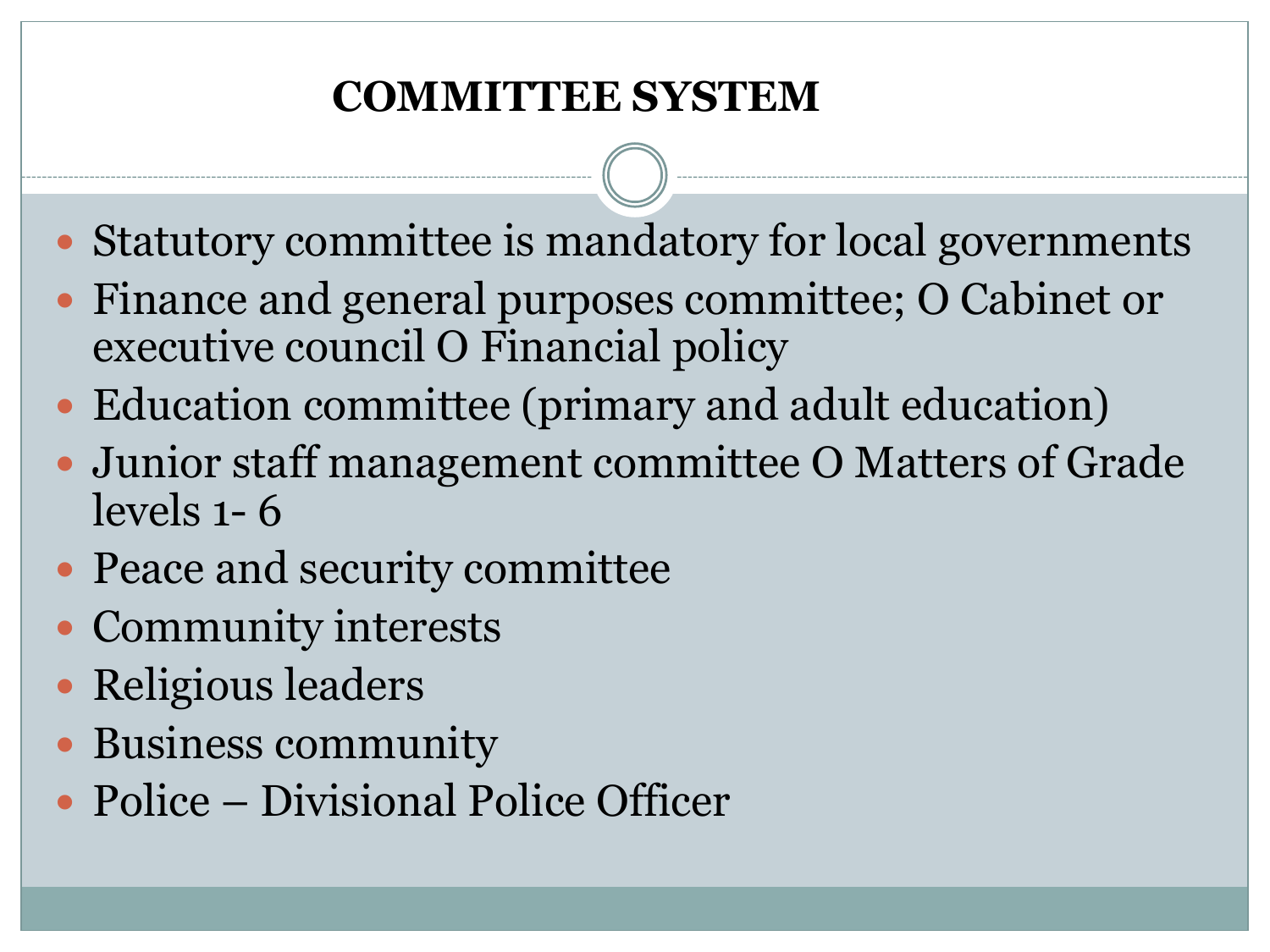### **ROLES AND RESPONSIBILITY OF ELECTED OR POLITICAL ACTORS**

- Political actors are; Chairmen, Vice Chairmen, Supervisor, Secretary who constitute the Executive arm of government
- Councillors Legislative arms

## **THE EXECUTIVE COUNCIL**

- Formulation of policies
- Management of finances of Local Government
- Consideration of annual budget submitted by all departures through treasurers
- Supervision of project implementation
- Collecting all monies due to Local Government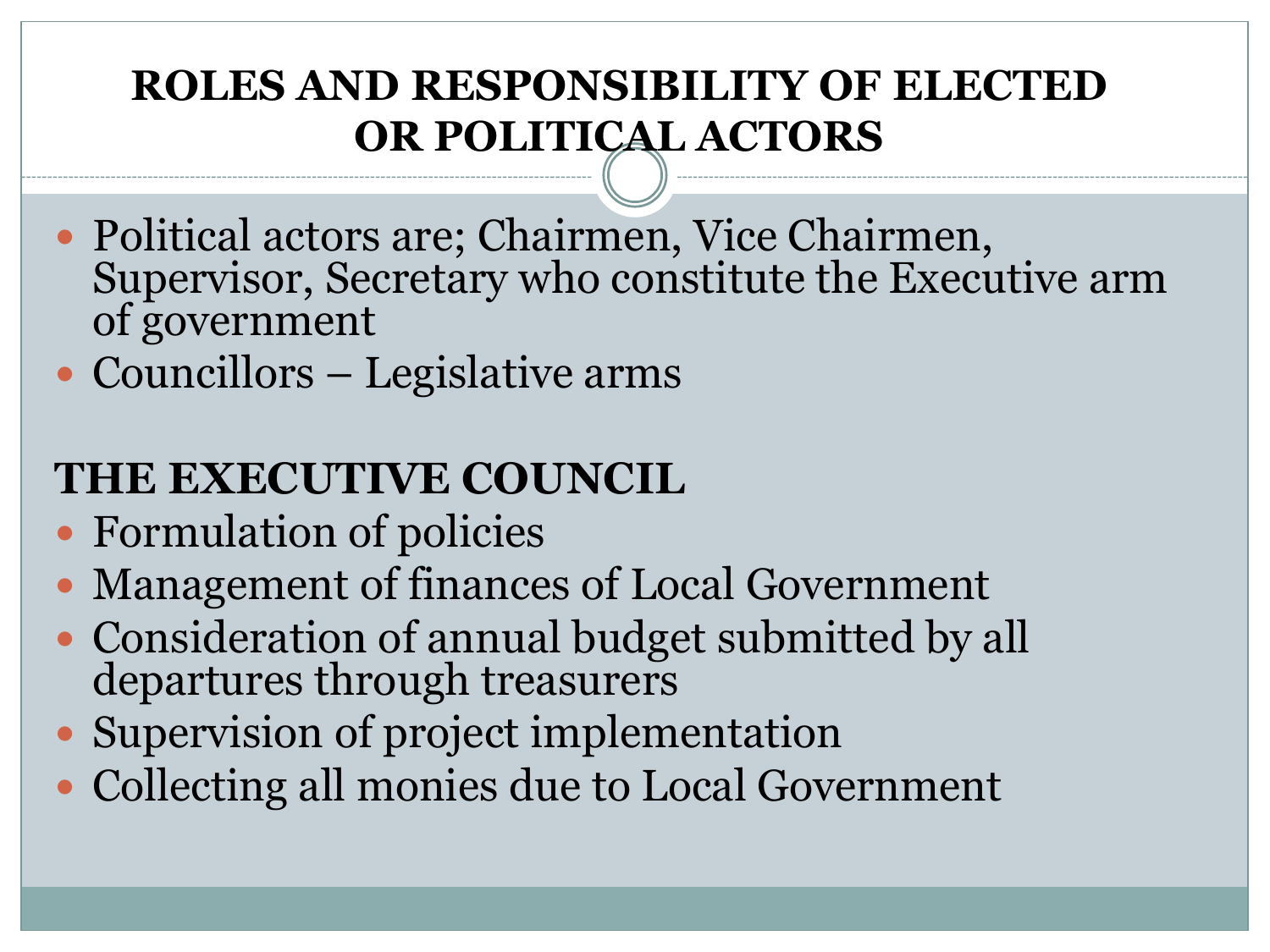# **COUNCILORS**

- · Attendance of meetings of the council
- Serving as members of sub-committees
- Liaising between Local Government council and their wards
- Robust debate

# **THE CHAIRMAN**

- The chief executive and accounting officer
- Observe and comply with financial regulations
- Receipts and disbursements of public fund
- Direct the affairs of the Local Government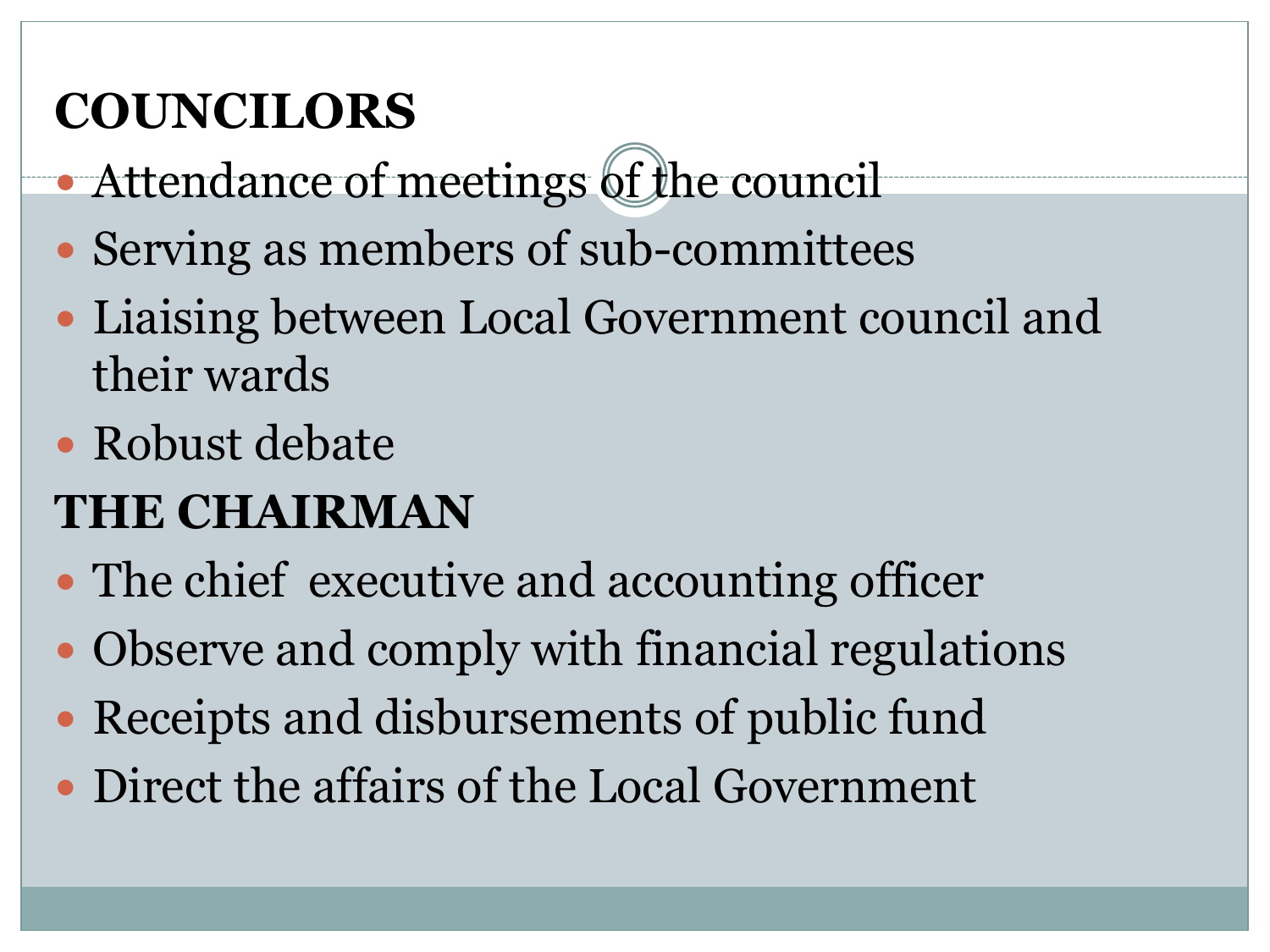### **RELATIONSHIP BETWEEN POLITICAL (ELECTED) AND CAREER STAFF**

## **A. General Administration**

- $\checkmark$  The Chairman is the overall head of Local Government (both political and administrative structures)
- $\checkmark$  Supervisory Councillors are eyes and ears of the Chairman.
- $\checkmark$  Chairman monitors departments through supervisors who are the political head of departments
- $\checkmark$  Chairman does not sign cheques, but can monitor payments
- $\checkmark$  Career staff matters are left to the head of Local Government administration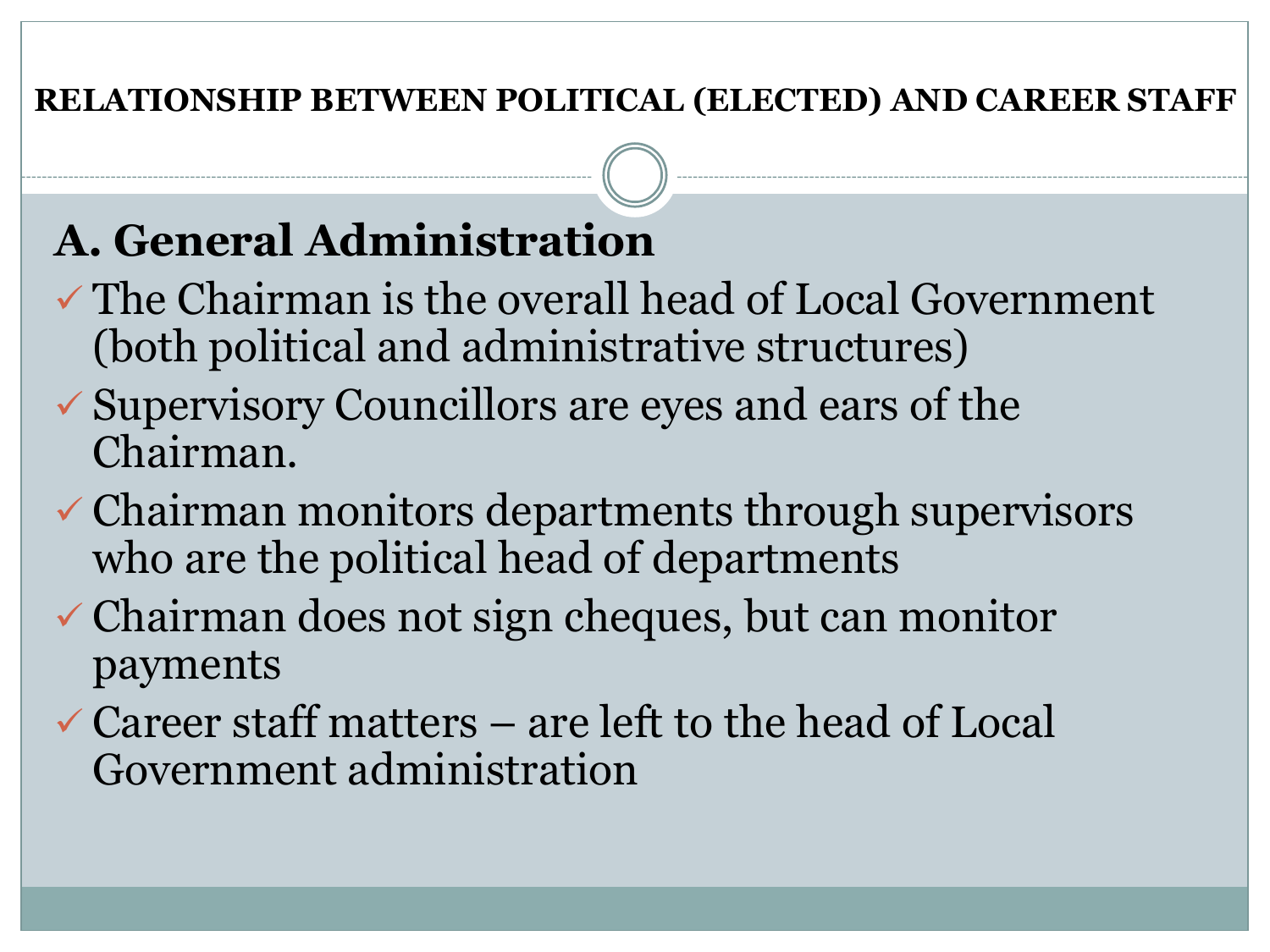## **B. Financial Matters**

- Chairman is the accounting officer
- Before any expenditure there must be provision in the annual Local Government budget
- The executive arm prepares the budget
- Legislative approval is mandatory
- Legislative monitoring of projects
- Award of contract is prerogative of the executive
- Head of personnel and Head of Local Government administration are signatories to cheques
- Before payment, voucher must be raised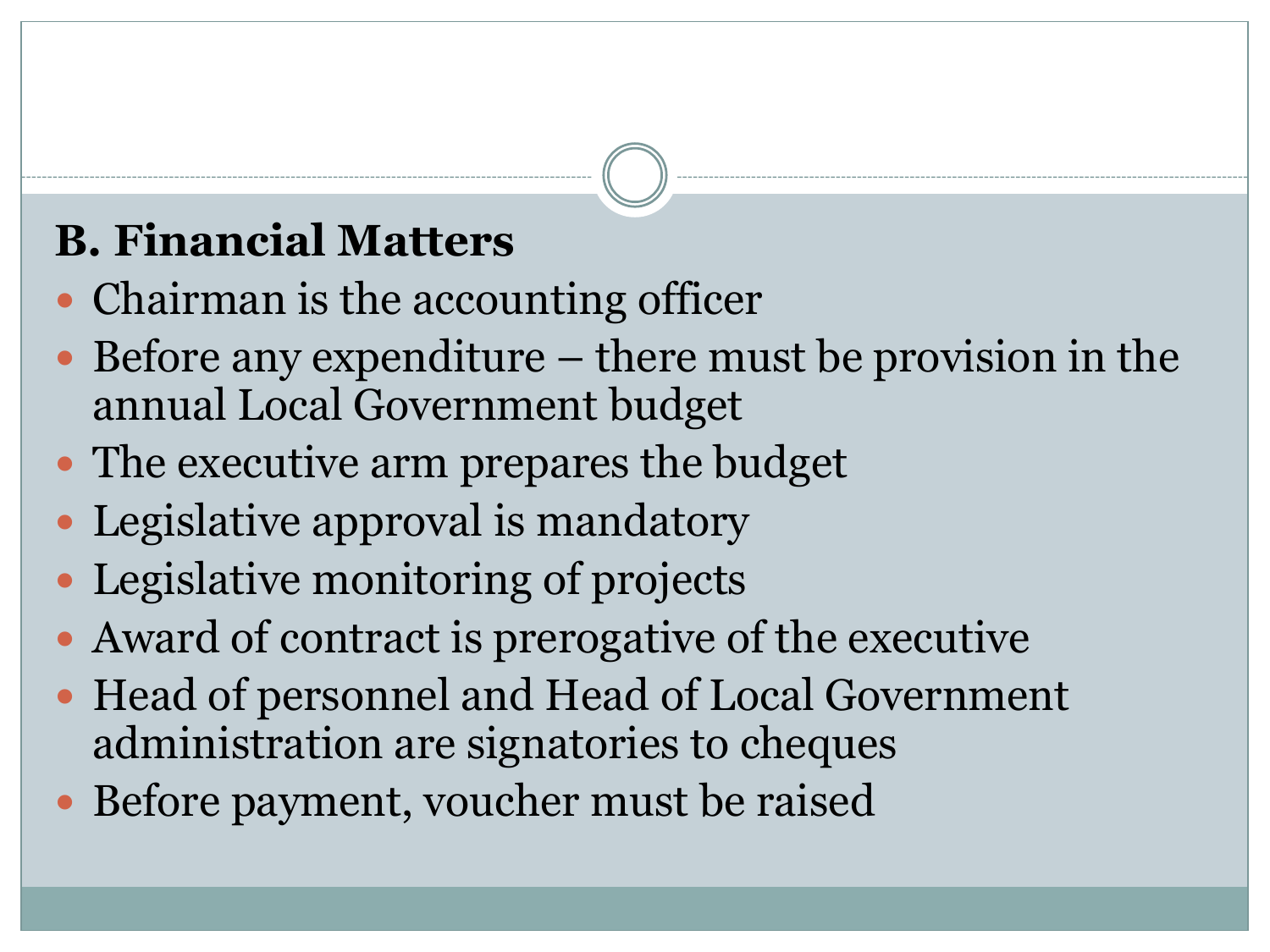## **SOURCES OF LOCAL GOVERNANMENT FINANCES**

- Funds from Federation Account 20.6% of accruable resources
- 10% of States Internally Generated Revenue (IGR)
- Value added Tax (VAT)
- Grants Primary Education, Primary Health Care etc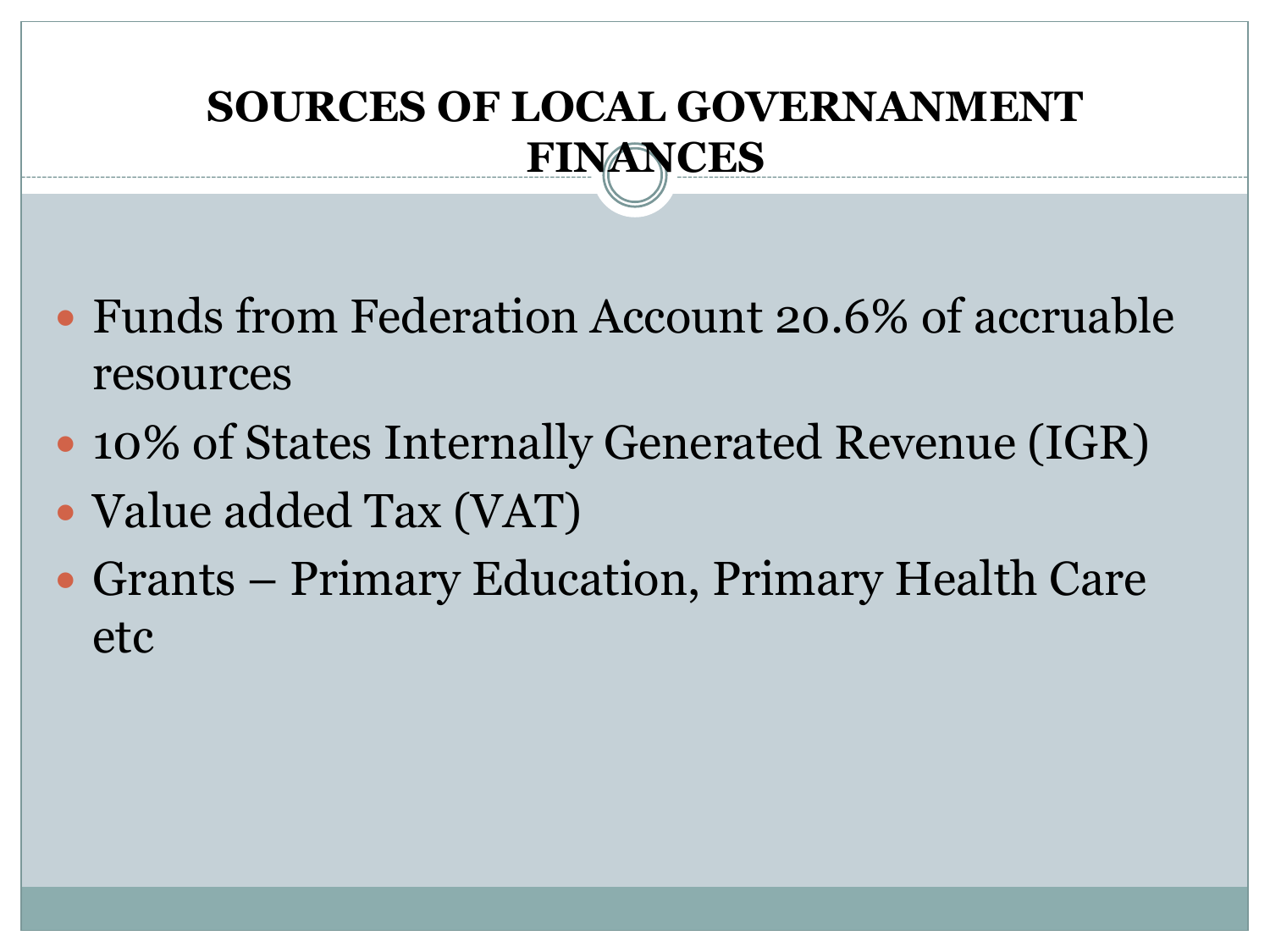### **EXTERNAL ENVIRONMENT OF LOCAL GOVERNANMENT**

#### A) Federal Government – reforms

- Poverty Eradication
- The National Revenue Mobilization and Fiscal Commission
- § Fixes salaries and allowances
- B) State Government
	- § Demands accountability from Local Government
	- Dissolution of Local Government
	- Adjust boundaries

#### c) The State House of Assembly

§ Makes law

### d) Ministry of Local Government

- The State executive and House of Assembly work through them
- Directive on allowances, conditions of services etc
- Political directives generally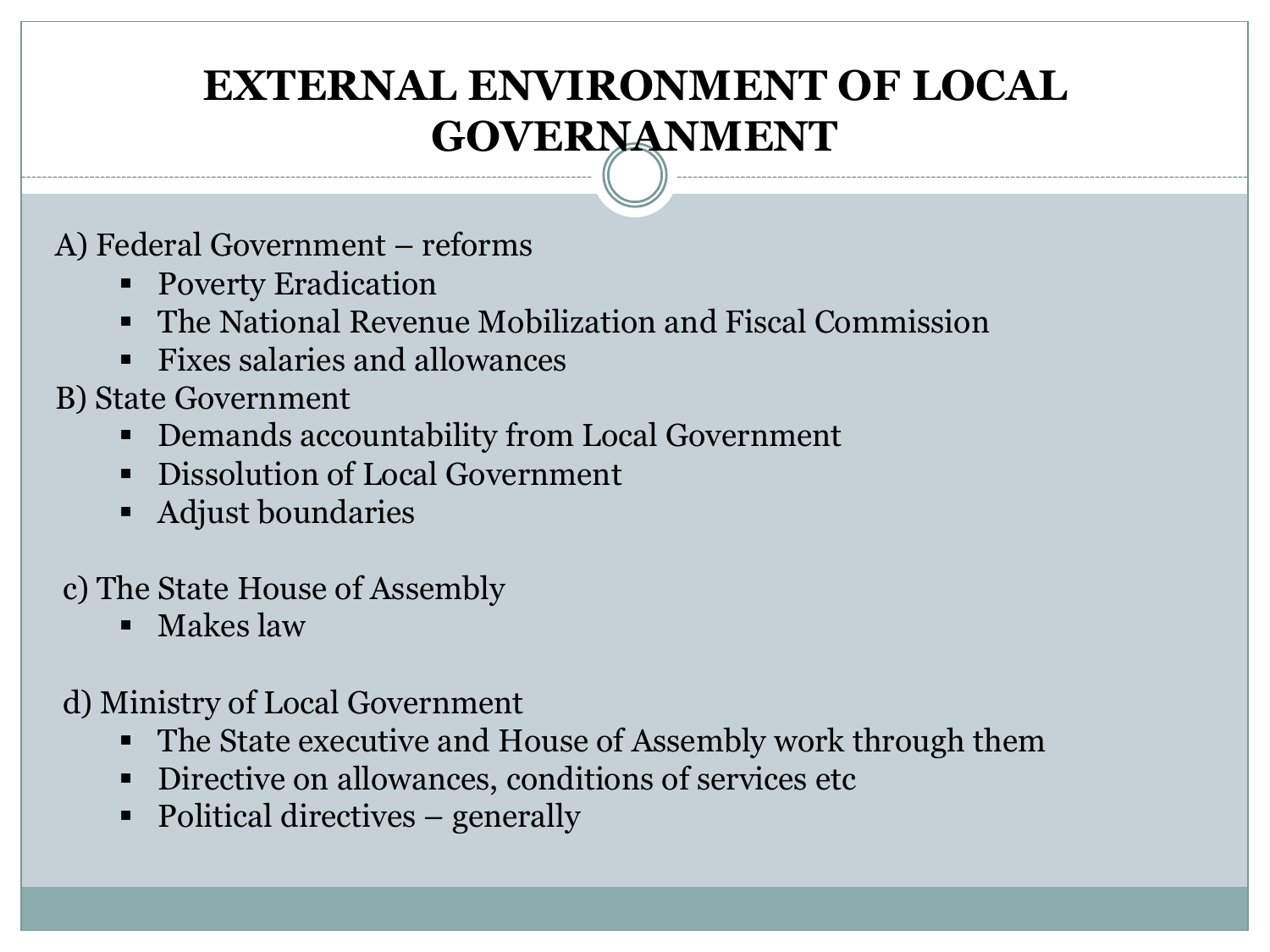E) Local Government Service Commission

- Responsible for personnel matters
	- Discipline, promotion, transfer etc
	- In charge of GL 07 and above
	- In most cases, the commission must be informed before recruitment of GL 01- 06 is made
- F) State Auditor General
	- § Audits all accounts
	- Report infractions to Public Accounts Committee (PAC) of House of Assembly through the Speaker
- G) Local Government State Staff Pension Board
	- Payment of retirement benefits (Pension and gratuities)
- H) State Ministry of Justice
	- § Are involved in bye-laws